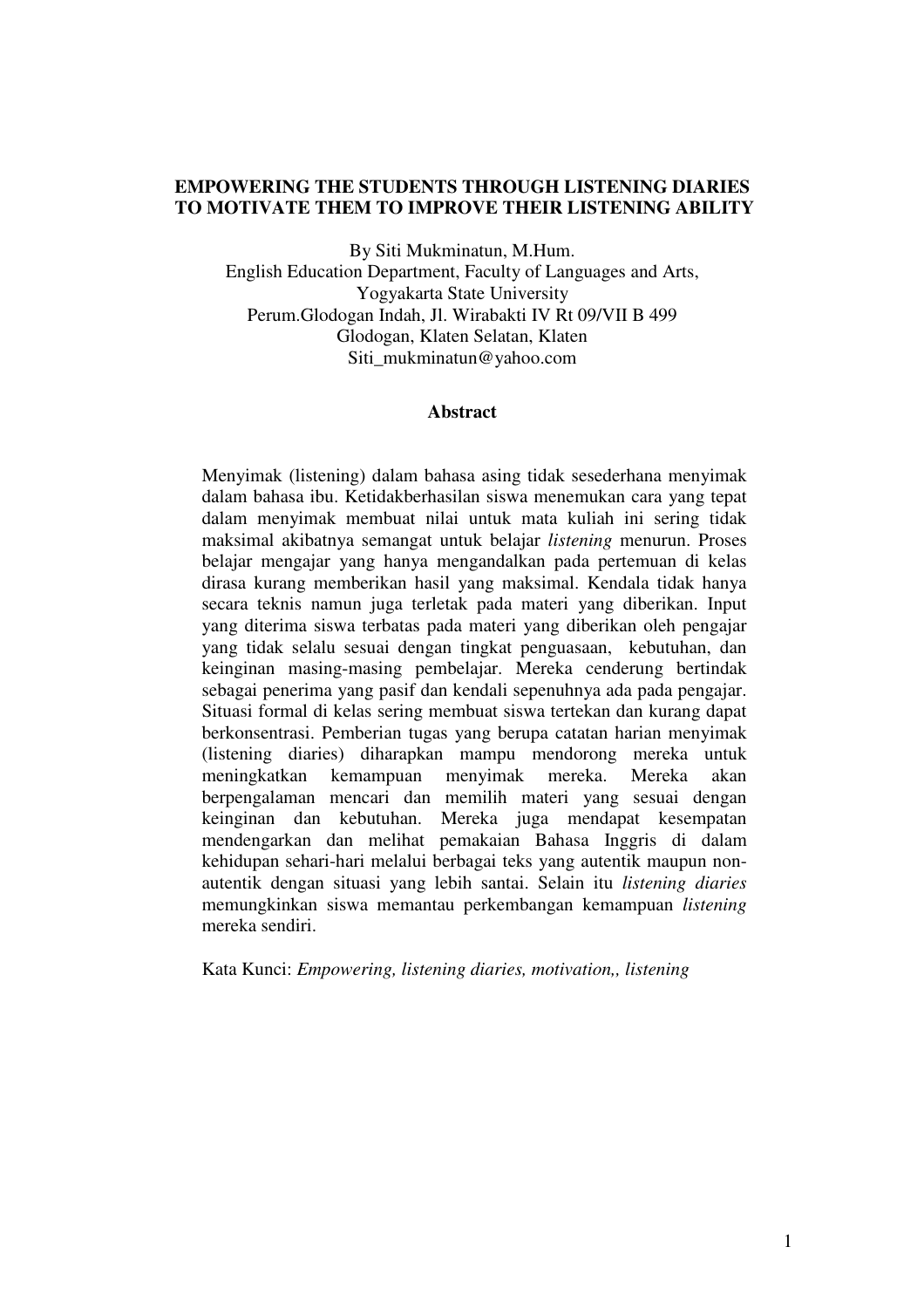### **INTRODUCTION**

### **1. Background**

Most people think that being able to claim knowledge of a second language means being able to speak and write in that language. From this assumption, it is known that speaking and writing are primary elements while reading and listening are secondary elements in learning second language (Nunan, 2002: 238). However, Goh (2002) stresses that listening takes up as much as 50% of someone's everyday communication time. It is the main channel of classroom instruction and the most used language skill at work and at home. Many learners want to develop effective listening comprehension because it is crucial to their success in studies, business, careers and personal relationships. Thus, listening is the important aspect in language learning that learner must cover.

In English Education Department of Yogyakarta State University listening is one subject that the students must learn in four semesters, from semester one to semester four. However, the result shows that the students do not work maximally or even do not pass their exam. This condition will burden the teaching of this course in the next semester. They will not only bother the stability of the class but also lose their motivation to learn. They often complain that it is a complicated subject. They also say that this situation is caused by the monotonousness in the use of teaching media, specifically audio cassette, and sometimes the materials taken from listening books are not always suitable for the students' need. In accordance with the goal of the implementation of genre approach in language teaching, they are necessary exposed to many different types of text. It is not simple because of the lack of teaching resource, specifically the suitable audio cassette. This situation is aggravated by the condition that the quality of cassettes is not good and the facility in each laboratory is not the same. They also get different treatments because each lecturer has taught more than one class in different laboratories.

As a lecturer of listening, the writer is encouraged to find alternative media to cope this problem. The use of listening diaries is expected to encourage the students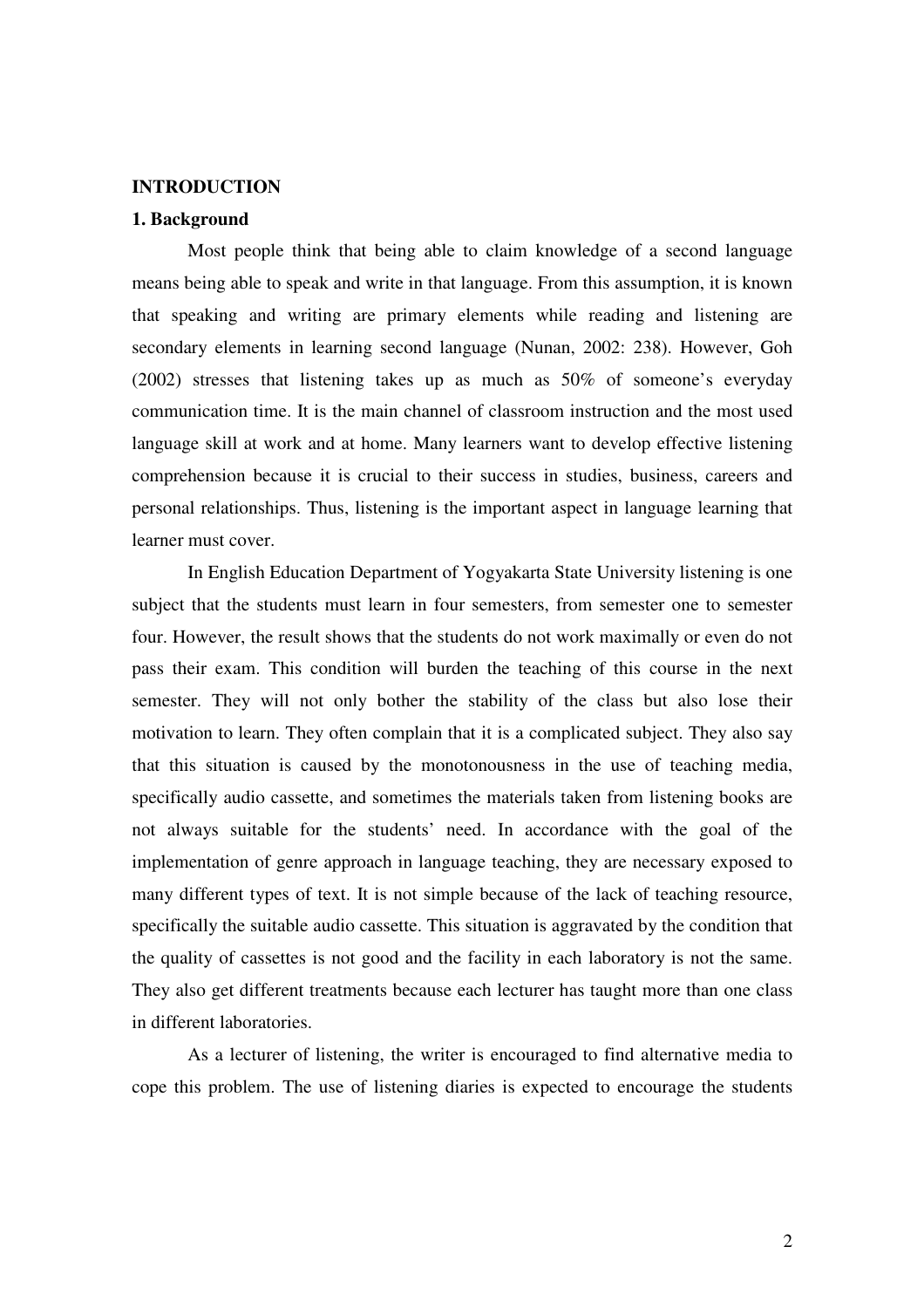improve their motivation to learn to listen. By keeping these diaries regularly, they will be autonomous learners who always go on trying and monitor their own progress.

#### **2. Problem Formulation**

Based on the background of this writing, the main problem in this paper is that "How can listening diaries motivate the students to improve their listening ability?"

### **3. Objectives**

The objective of this paper is to share an experience on the benefits of using listening diaries to motivate the students to improve their listening abilities.

#### **B. LITERATURE REVIEW**

## **1. What is listening?**

Related to the concept of listening, Richards (2008: 3) shows two concepts, namely listening as comprehension and listening as acquisition. The former deals with the traditional way of thinking about the nature of listening in which the main function of listening in second language learning is to facilitate understanding of spoken discourse. As a complementary to this view, the latter considers how listening can provide input that triggers the further development of second-language proficiency.

 Most second-language listeners think that listening is a complicated skill. They have to listen spoken discourse whose rates vary considerable. Further, Richards states that spoken discourse is often unplanned and often reflects the processes of construction such as hesitation, reduced forms, fillers, and repeats. Spoken texts are contextdependent and personal, assuming shared background knowledge, are spoken in many different accents, from standard or non-standard, regional, non-native, and so on.

 Listen to spoken English let the students to hear different varieties and accentsrather than their teacher' voice with its own idiosyncrasies. Therefore, they need to be exposed not only to one variety of English but also to varieties such as American English, Australian English, Caribbean English, Indian English, or West African English (Harmer, 1998: 97). The introducing of these varieties will subconsciously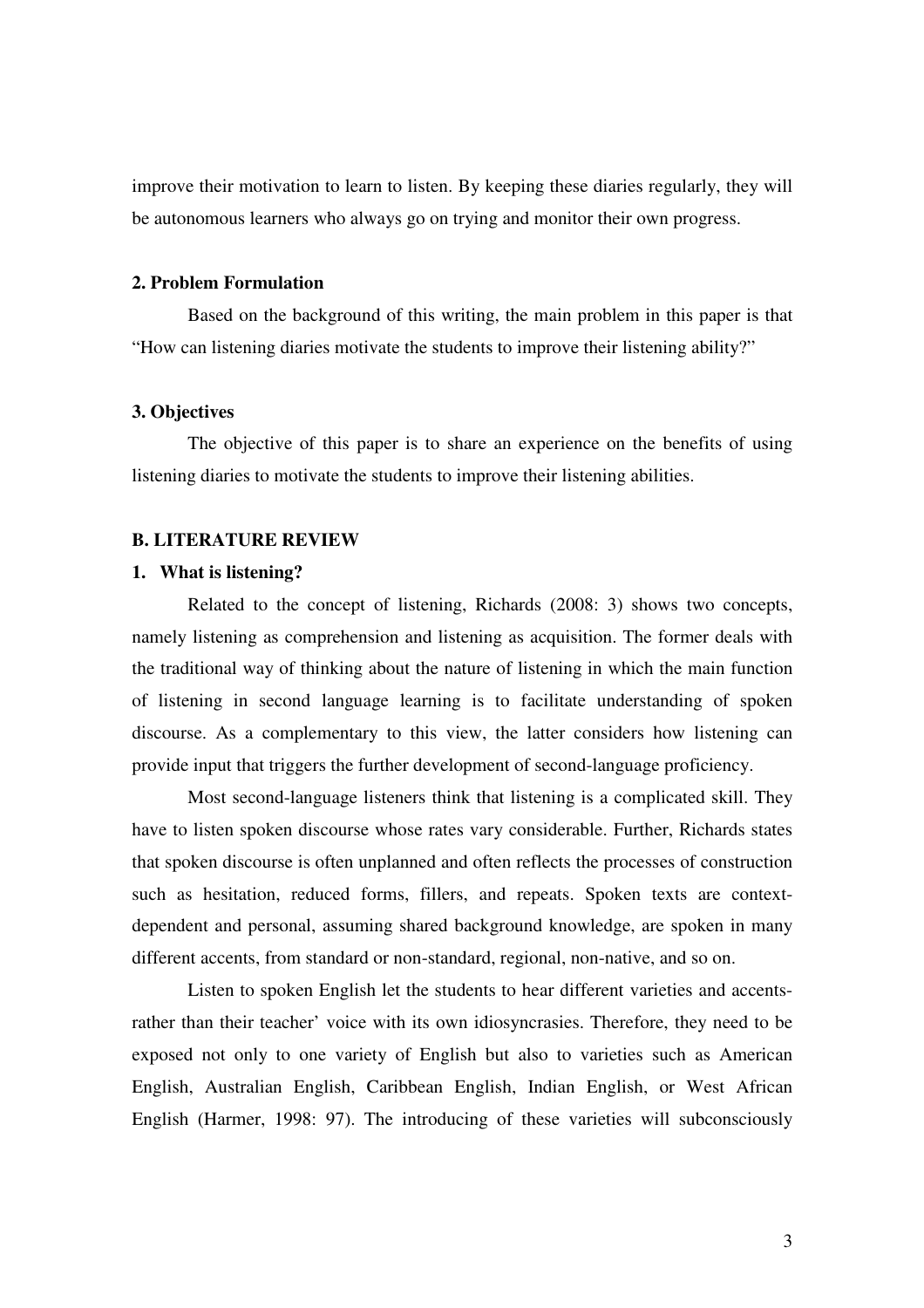make students familiar with real English, thus they will be able to communicate with native speakers naturally. In addition, the more they listen the better at listening they are.

### **2. Problem in Learning to Listen to English**

Most students always complain that from four language skills that they have to master, listening is the most complicated one. They usually blame the tape recorder as the only problem in their listening. Underwood (1990: 16-19) shows some potential problems that students may encounter while learning to listen to English:

a. Lack of control over the speed at which speakers speak

This is the common problem that the learners always complain. Goh (2002) adds that this perception of speed is really due to the students' inability to recognize phonological modification in a stream of speech.

b. Not being able to get things repeated

This problem is the one that differentiates listening from other subjects. The listener is not always in a position to get the speaker to repeat an utterance.

c. The listener's limited vocabulary

Due to the choice of vocabulary is in the hands of the speakers, the listeners can only just follow. If they do not know the meaning of a certain word, sometimes they try hard to understand it and they miss the next part.

d. failure to recognize the signal

The familiarity to signals in listening is really important both in audio cassette and in video. Thus, they need to learn the markers that are usually in a discourse.

e. Problem of interpretation

The unfamiliarity to the context will lead the students to the difficulty in interpreting the words. The problem of interpretation not only happens between speakers who have different background of culture but also those who are from the same culture.

f. inability to concentrate

Concentration is something crucial in listening; even the shortest break in attention can seriously impair comprehension. The interest toward the topic will influence the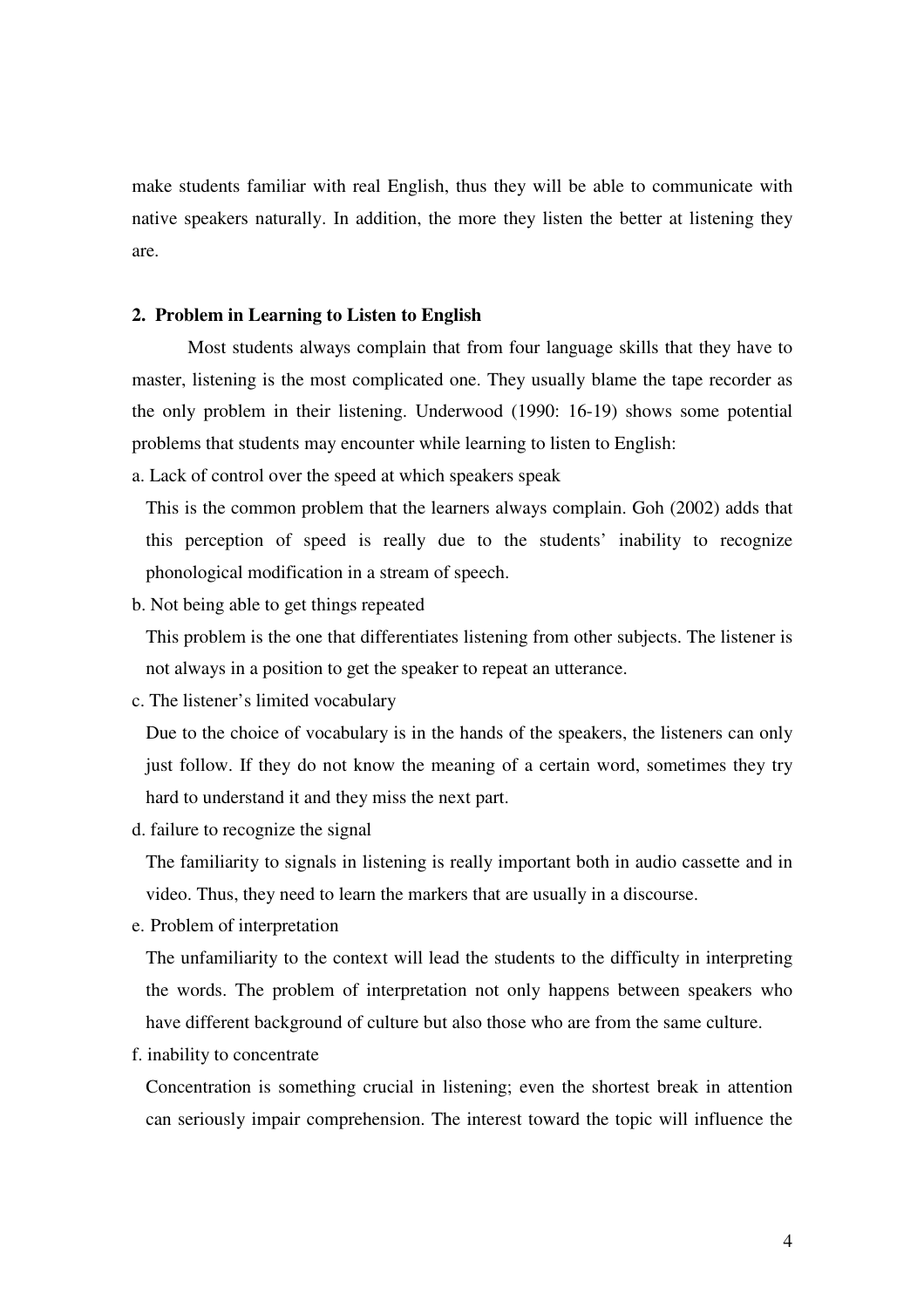concentration. In addition, the bad quality of recording and a poor inferior machine can make it hard for the students.

h. established learning habits

Most students have established learning habits in the sense that they were encouraged to understand everything by listening carefully to teachers who probably speak slowly and clearly. When they fail to understand every word while listening, they stop listeing.

 From the discussion that the writer always does in class, the students complain these difficulties. Although not all problems are experienced by all of them, they consider that listening is complicated.

## **3. The teacher's role**

 Dealing with the difficulties that the students pose in their listening, it is the role of the teacher to facilitate their learning. It is better to provide opportunities for them to consider the problems they encounter and to support them in their attempts so that they are likely to become better at listening. Richards (2002: 236) adds that teacher is not simply to check answer but rather to actively guide learners through the processes of listening, monitoring listening difficulties, and reshaping classroom tasks to provide maximum opportunities for learner involvement and to develop a better awareness of how to listen.

 In addition, in performing his task, teacher is required to accomplish some following objectives (Underwood, 1990: 21-22):

- a. exposing students to a range of listening experiences
- b. making listening purposeful for the students
- c. helping the students understand what listening entails and how they might approach it
- d. building up students' confidence in their own listening ability

 Meanwhile, Wilson (2007) assumes the teacher's role as eight metaphors, eight jobs. They are as a tailor who always knows what is fit for their students, as a doctor who can diagnose what his students want, as a storyteller who is the best source for his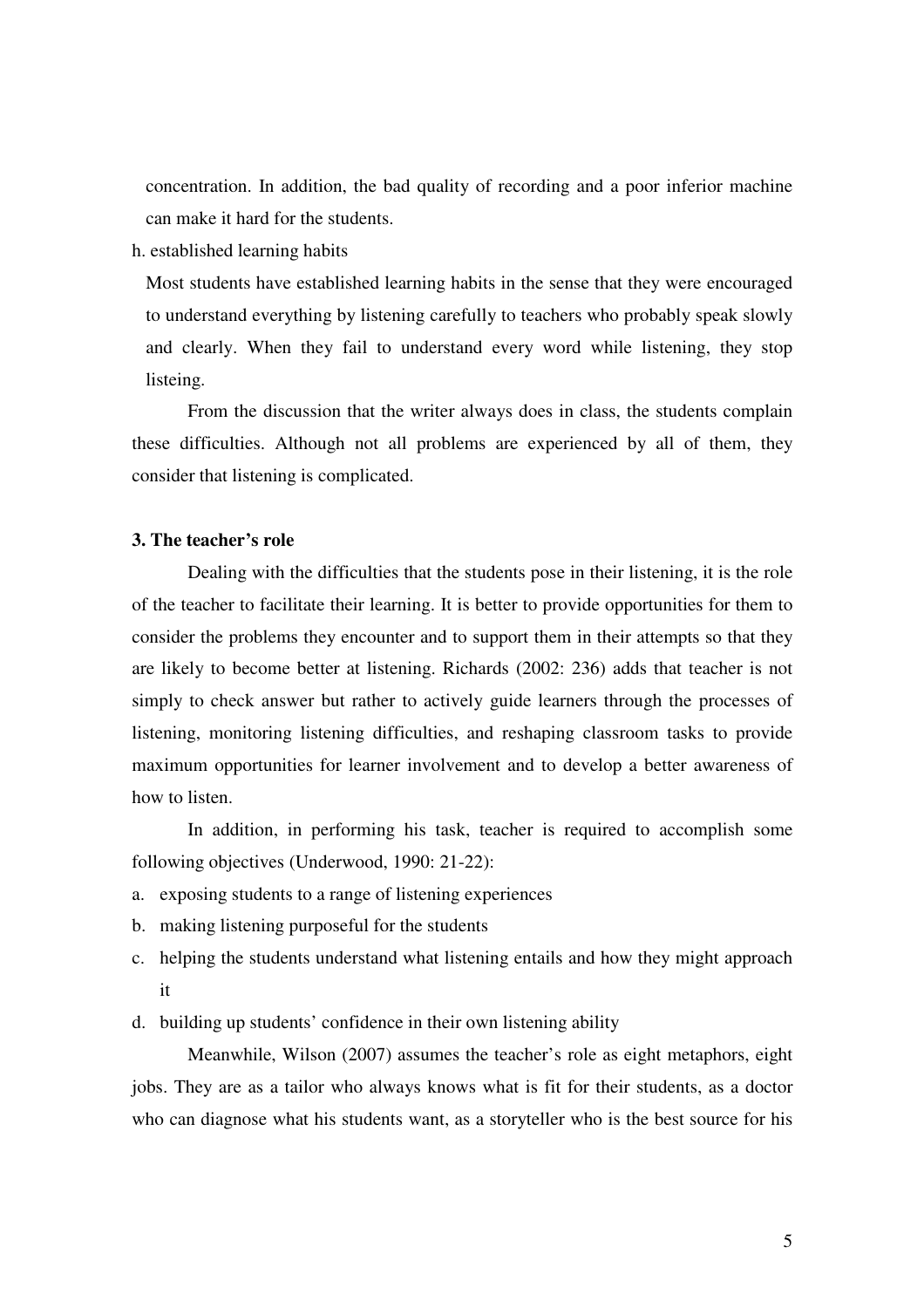students, as a sleuth who always ask whether his students will understand or not, as an engineer who needs a basic knowledge of the way in which the equipment works, and more pertinently, the way in which the equipment sometimes *doesn't* work, as a spy who always try to know what his students do, as a firefighter who always try to get his students out of the trouble, and as a tour guide who will show his students which are interesting or not.

#### **4. Metacognitive Strategies**

Asking the students to understand the content of the listening materials is inadequate. According to Goh (1997) in Goh (2002), teachers should also teach their students to think about their listening processes. It means that students should become aware of factors that influence their comprehension, the demands that different kinds of listening make on them and the skills and strategies they can use. Further, by having this ability, students will be ready to listen different texts using different strategies. They do not rely their activities on their teachers' control.

 From many listening strategies that language learners can use, metacognitive strategy is the one that helps learners coordinate their own learning process (Amri: http://www.squ.edu.om). This strategy consists of three aspects, namely, identifying the purpose, self-monitoring, and self-evaluation.

 In doing their task, listeners need to set a purpose for listening, that is, why they listen to a certain program. If they have done that, they will be well prepared. They do not listen without knowing what they are going to listen. Self-monitoring lead the learners to monitor their understanding as they are listening (Bacon, 1992 in Amri (http://www.squ.edu.om)). Lastly, listeners need to evaluate their comprehension and assess how well they have done after the listening process is completed. In doing selfevaluation, they must take into consideration the difficulty of the situation or the language. Therefore, they really work maximally.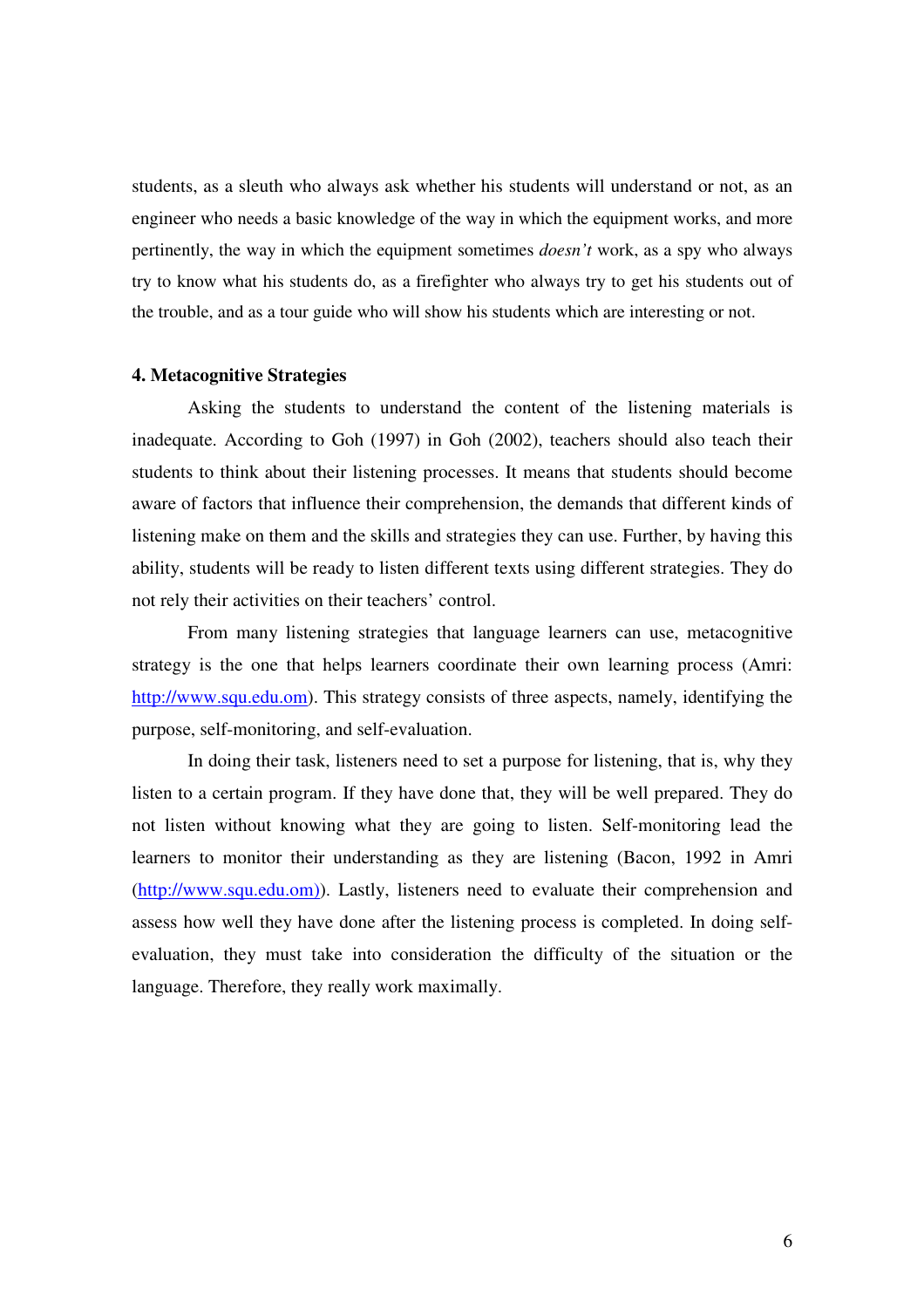#### **5. Listening Diaries**

### **a.** *Definition of diary*

Cambridge Advanced Learners' Dictionary third edition shows that diary is a book with a separated space or page for each day, in which someone writes down his future arrangements, meeting, etc, or one used to record feeling or what has happened on that day. Similarly, Merriam-Webster's Dictionary and Thesaurus states that it refers to a record of events, transactions, or observations kept daily or at frequent intervals. Meanwhile, Encyclopedia Britannica 2009 student and Home edition states that diary is a form of autobiographical writing, a regularly kept record of the diarist's activities and reflections. Written primarily for the writer's use alone, the diary has a frankness that is unlike writing done for publication. From these three sources, it can be concluded that a diary is a record of someone's daily activities and reflections.

#### *b. Listening Diary*

 Listening diary is a task designed to help the learners develop their skills and strategies. Goh (2002) states that by keeping listening diary "learners become more reflective of their own learning processes as to develop greater sense of responsibility for their learning". Further, she emphasizes that this diary is more systematic than other learning diaries, which are often open and unstructured. It focuses on the selected aspects of listening. The objective of this diary is to enable the learners to reflect specifically on listening events they participate in and to consider of improving their listening. It also allows the learners to express anxieties about an area of language learning that many learners find stressful.

 The first task of the teacher is to explain the concept of listening diaries. He should introduce the format of listening diary and give some important questions for the learners to reflect. Thus, the students know what they have to do. The second task is to give feedback. It is used to respond the students' self-observation. Through this feedback they will be motivated to learn more and feel that their works are appreciated. In addition, teachers can use their observations to encourage the students to use appropriate strategies for facilitating communication and developing their listening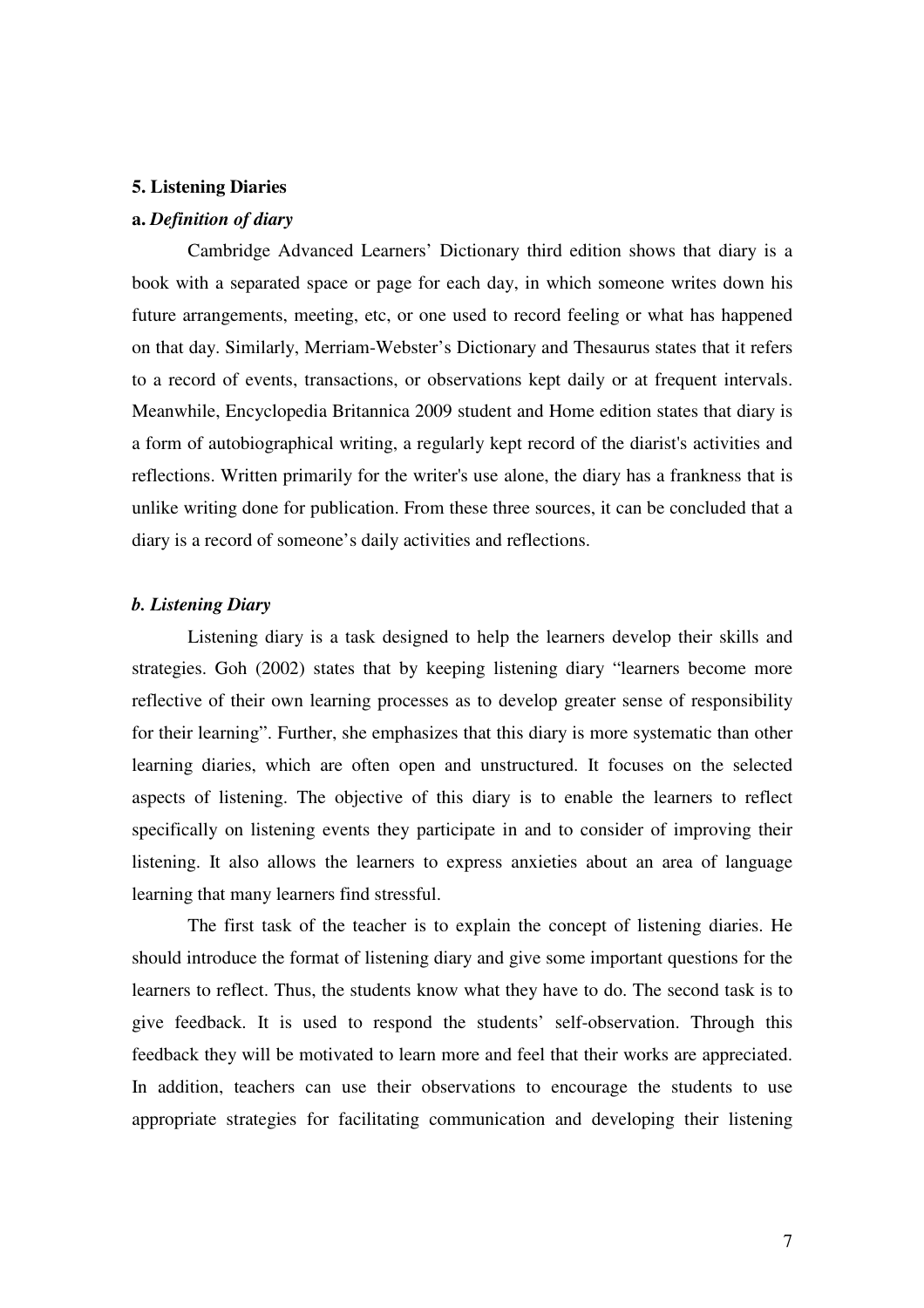outside class. This step can be done in class discussion or Goh (2002) calls it a processbased discussions. Therefore, teachers must be active to give suggestions for them to find the appropriate strategy in their listening.

 By keeping this journal regularly, students can gradually cope the problems in learning to listen like stated in section 2. If in the class they cannot control the tape recorder or the recording, in their house they may repeat many times and they can select the appropriate materials that are suitable for their level. They can measure their own level. One interesting website focusing self-study materials for language learner, Randall's ESL Cyber Listening Lab, provides many listening activities based on specific topics designed for learners from different levels. The limited vocabulary can be overcome by repeating and checking. In principle, doing assignment not under pressure make students work maximally. They can concentrate well.

### **c***. A Guide for Self Directing Listening*

 The empowerment of listening diaries in listening class leads the students to be autonomous learners. Therefore, they need to be equipped with a guide to direct them to do so (self directing listening). This guide is accordance with the stages in listening covering before and after listening.

 Before listening covers two points; goal definition and action plan. The former leads the students to define their purpose for listening. The later shows the planning that the students anticipate in while listening. Some questions proposed in action plan could include;

- 1) What is the best way to achieve my goal?
- 2) What do I already know about this topic?
- 3) What information can I expect to hear?
- 4) What words can I expect to hear?
- 5) What difficulties can I expect?
- 6) What can I do to cope with these difficulties?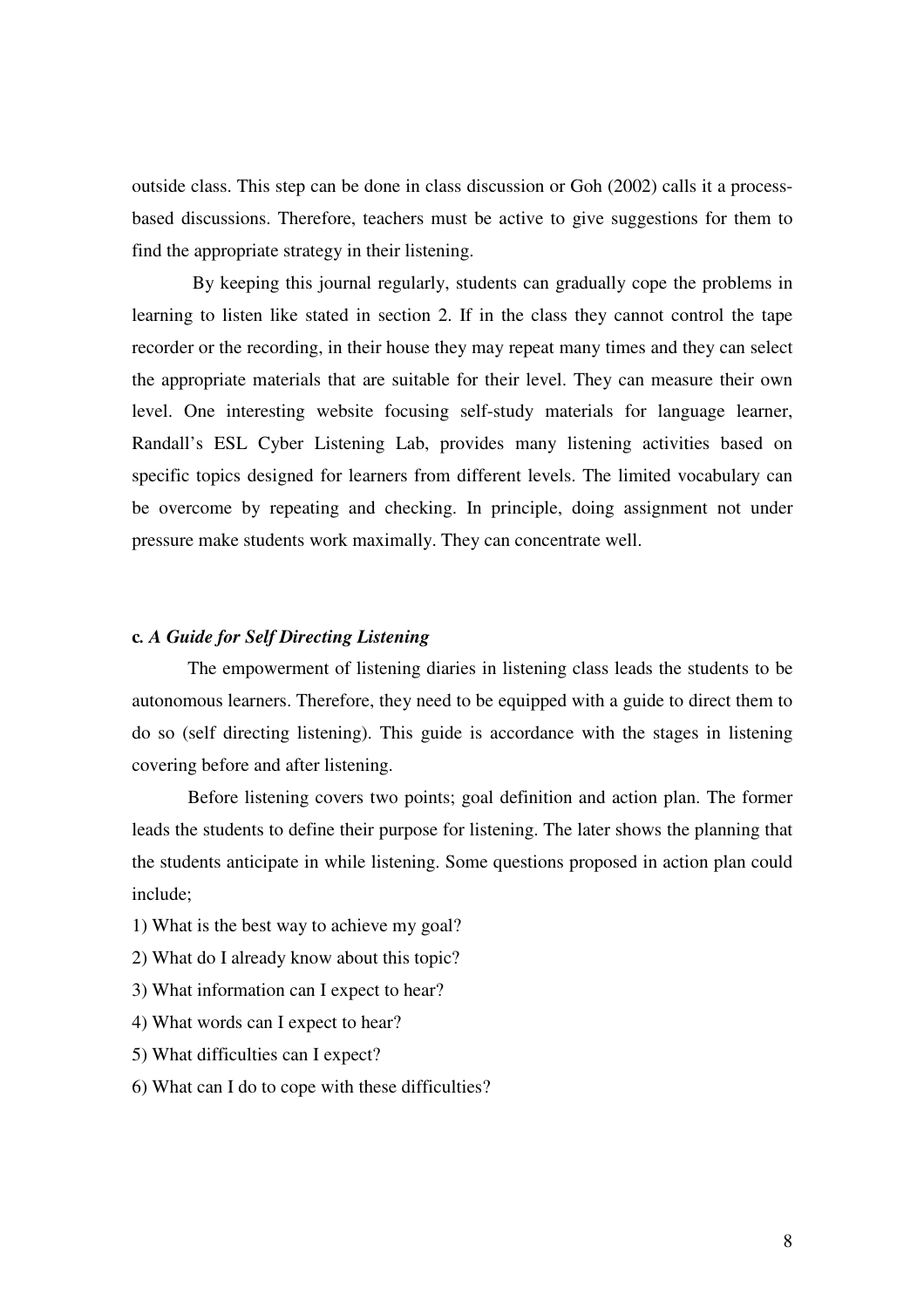If the students prepare to listen with these questions, it is undeniable that they will be more ready to listen. They do not just listen without a purpose. They really start doing their work with a purpose. Therefore, they will not be nervous and try to be better.

 Like what teachers do in the class, in these assignments students must pay attention to the last stage in listening that is after listening. In this stage, the students are suggested to evaluate what they have done. Some questions that may be proposed in this stage are:

1) How much have I understood?

2) What were the difficulties? Were they what I had expected?

3) Was my approach effective? Is there anything else I should do the next time I listen? All these questions will enable the students to reflect what they have done in listening English. Therefore, they are always able to monitor their progress.

### **d***. Format for listening diaries*

Goh (2002) proposes a sample format for listening diaries. In the diary, student should write a) name, b) class, and c) date. Then, in the next section he can write about one situation or as many as he likes. For each situation, he should try to answer these questions:

- What was the listening event? (for example, TV news broadcasts, radio broadcasts, films, conversation with English speakers, explanations by lecturers)
- How much of it did I understand?
- What did I do to understand as much of it as possible?
- How did I feel about what you did?
- Am I pleased with the result?
- What do I plan to do to practice your listening this week?

Teacher's response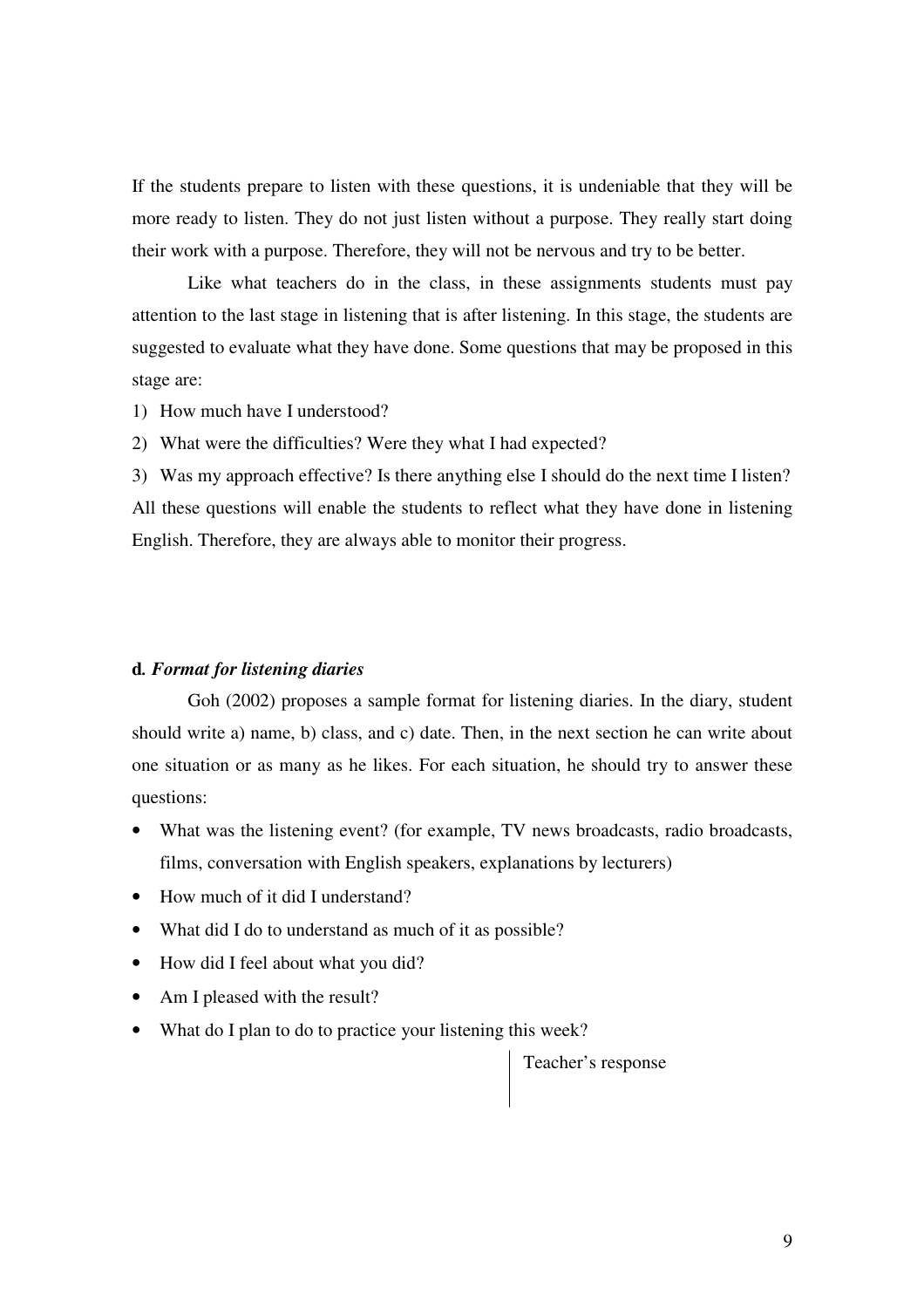Teachers can modify their questions based on the need of the aspects they want to observe. Through listening diaries, there will be a communication between teachers and students intensively outside classroom. This situation will help the quiet students be more active. It also enables the teachers to monitor the progress and psychological condition of their students.

#### **6. Listening Situations and Purposes**

 Many learners of English sooner or later will need to listen English in real life for a range of purposes. These depend on where they are living, working, studying, etc. The reasons for listening will vary and depend on what they need and wish to do. Galvin in Underwood (1990: 6 - 7) states that there are five reasons for listening; they are to engage in social rituals, to exchange information, to exert control, to share feelings, and to enjoy yourselves.

 Further, Underwood says that most listening materials are in the form of conversation which does not take place in ideal condition. She suggests some other listening situations that teachers can prepare for the students:

- a. listening to live conversations in which one takes no part, announcements (at airport, railway stations, etc), news, weather forecast
- b. listening to radio for entertainment
- c. listening to records (song)
- d. following a lesson (in a school where English is one of the languages of instruction)
- e. attending a lecture
- f. listening to telephone (to take a message or simply to hold a conversation)
- g. following instructions (given, for example, by a sports coach)
- h. Listening to someone giving a public address.

Through listening to varieties of programs, students will be familiar with the language use in any discourse. This will help the students improve their language skills.

## **7. Authentic or non-authentic material?**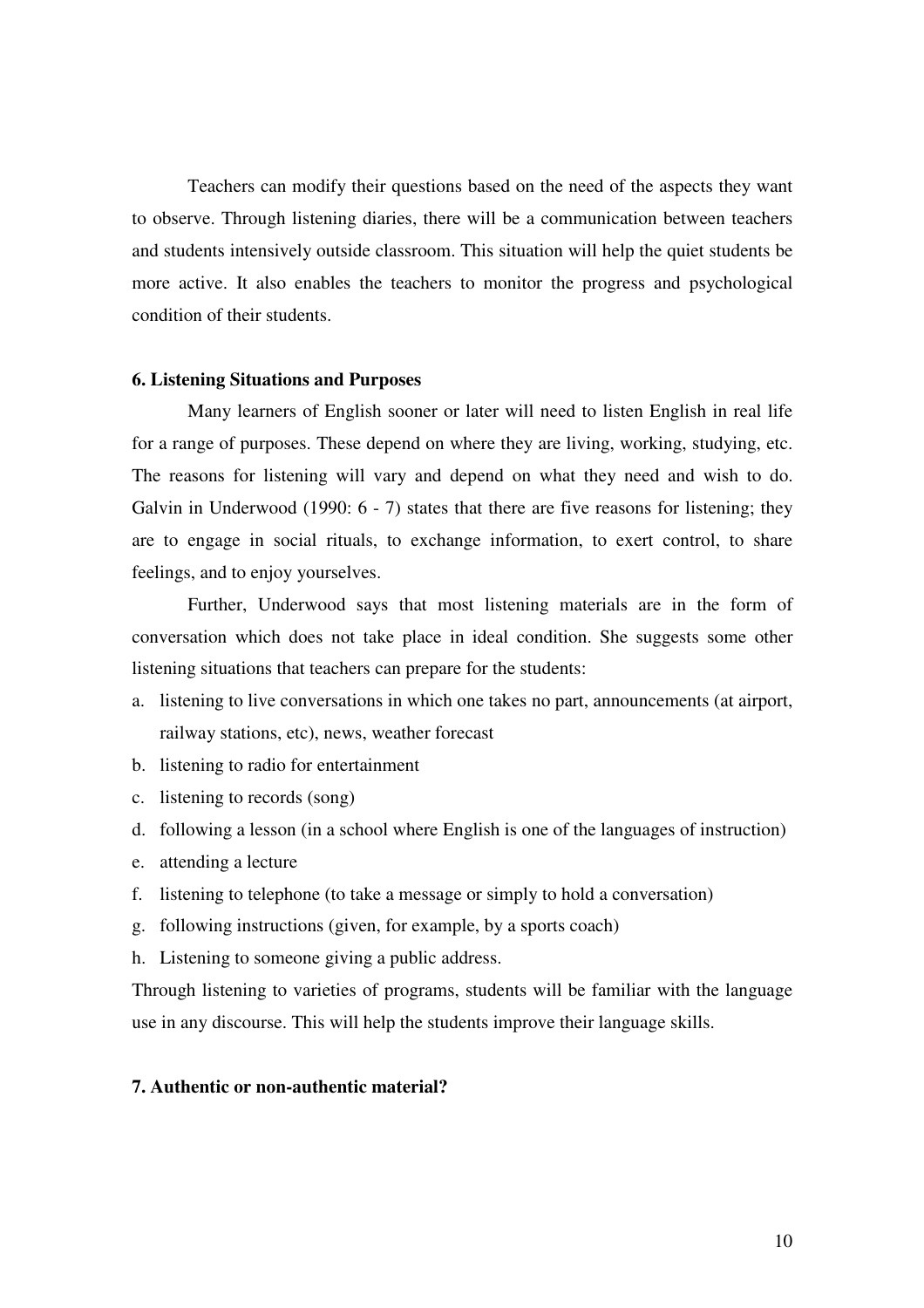One of the well-known surprises of arriving in a foreign country on a first visit is that the fact that even though someone has studied English for years, he is unable to understand what is being said (Underwood, 1990: 98). This is also lifted by L.G. Alexander (1994) in one of his funny stories "Do the English Speak English?" in his book *Practice and Progress*. The actor in this story wonders why English do not speak like his teacher in his school. It seems that lessons in the classroom are not prepared to face the real life.

Further, Underwood comments that due to this condition the students need to practice listening to the kinds of speech that they encounter in real life so they will be ready to communicate with English speakers. In other words, the teachers should introduce authentic materials.

However, a question will come up whether we have to use authentic materials in all of listening class. Harmer (1998: 98) says that it is not as a matter of authentic or non- authentic materials, but the use of materials depends on the level and the kind of tasks that go with a tape. There are some authentic materials which are appropriate for beginners such as pre-recorded announcements, telephone messages, etc. However, it is not appropriate if they are provided with a political speech. They will not understand a word. This material will not only be demotivating but also make the students switch off.

In principle, teaching listening means that the students must be introduced to many different kinds of speaking, e.g. announcements, conversation, telephone exchanges, lectures, plays, news broadcasts, interviews, other radio programs, stories read aloud, etc. Therefore, to motivate the students to empower listening diaries in teaching listening teacher can ask them to record any English programs or to download various English programs from many websites. They are free to select any materials.

Goh (2002) proposes some types of authentic material, namely videos, radio broadcasts, song, literary texts, interactive CD ROMs and the World Wide Web.

## *Videos*

 In line with the development of technology, the use of video as the integral part of language teaching is undeniable. The students will get advantages with the presence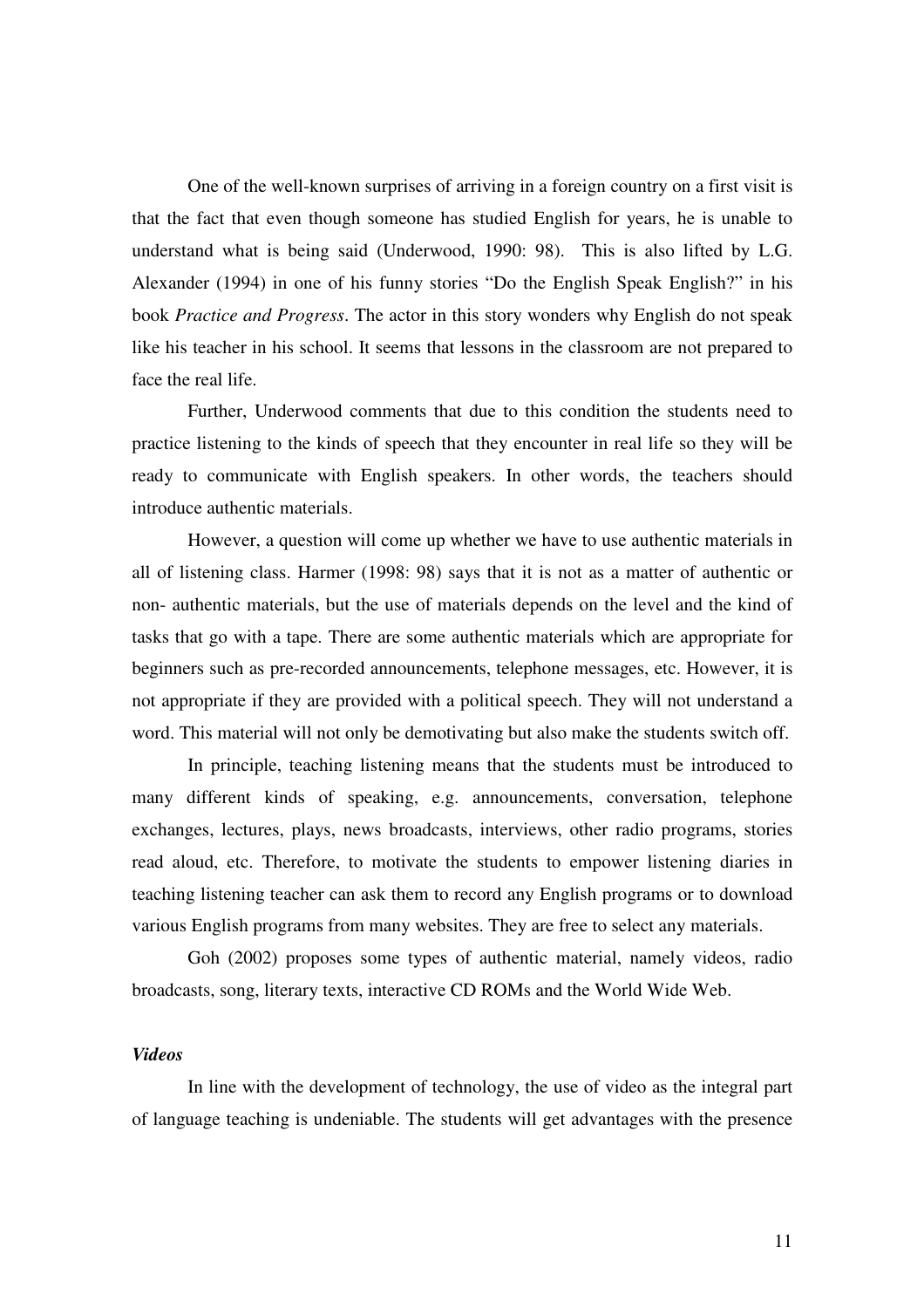of visual clues that they do not find from audio cassette. They can make use of this visual support to practice top-down strategies by contextualizing what they hear and making inferences about things that they do not hear clearly. They also can combine between auditory and visual clues in their language learning like what they do in their daily life.

 The types of video cover TV drama, feature film, news program, documentary, game show, advertisement, film trailer, music video, cartoon, weather forecast, interview and talk show.

### *Songs*

 Song are listening media that the students like most. They usually use simple natural language and contain repetitions. This is interesting because the students not only listen to music but also learn how to listen English sounds. For the purpose of learning text, they can be used to learn recount and narrative text. Some song will deal with social issues and allow the students to apply their background knowledge and make personal inference.

#### *Literary texts*

 All genres of literary texts can be used for the listening class after some modifications. These texts can be in the form of poems and short stories. They can be used to arouse the students' critical thinking and also to learn types of text, namely, narratives, recounts, expositions and even procedural texts.

## *Interactive CD ROM*

 **CD-ROMS** provide a multi-media experience by combining video, images, sound, animation, and text. It also provides a special advantage: precise replay of textual-audio-visual sequences of information. Thus, the students can use it as a powerful tool to control language input. However, the weakness of this media is that not all aspects of listening can be practiced and developed with CD-ROMs. On the whole, CD-ROMs contain transactional texts.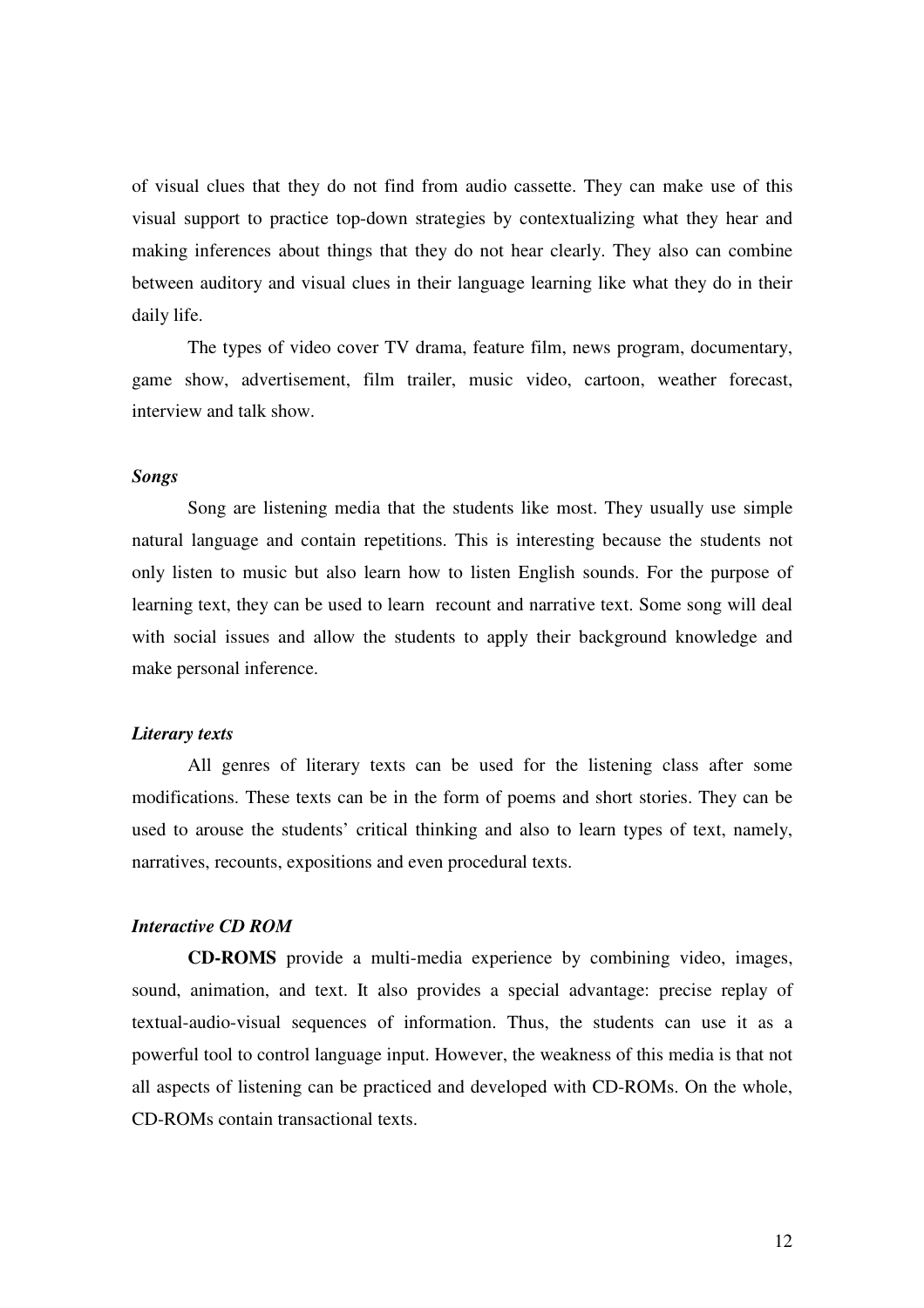### *World Wide Web*

 Nowadays, most students are familiar with the latest source of authentic materials, that is internet. From it, they can develop their listening competence. Many websites provides many English program. Among others are BBC World Service with its various program, VOA special English in the average speed of delivery, Randall Davis with gradable program so the students can adapt their level of competencies, Story Nory with its interesting stories ranging from classic to modern ones, etc.

 Using World Wide Web will lead the students to be familiar with technology. It enables them to download and save a program so they can use it anytime they want to. The existence of transcript in many websites allows them to read it while listening to the program. It will be beneficial for the beginner and also for the ones who want to improve their pronunciation.

### **8. Criteria for selecting materials**

A teacher often does not have much time to prepare or to record his own listening materials. Moreover, he is not sure with the quality of the recording, thus he determines to take from website or from cassette. However, not all materials provided in many websites are suitable for the class.

Similarly, in keeping listening diaries students are demanded to be able to select materials carefully. Underwood (1990: 102 – 107) proposes eight criteria for selecting recorded materials, e.g. language, length, content, the use of visual material, the style of delivery, the speed of delivery, spontaneity, and the quality of production. This is not as simple as someone thinks. Based on my experience, many students select complicated recording due to the fact that they are afraid of being considered as a stupid student if they listen to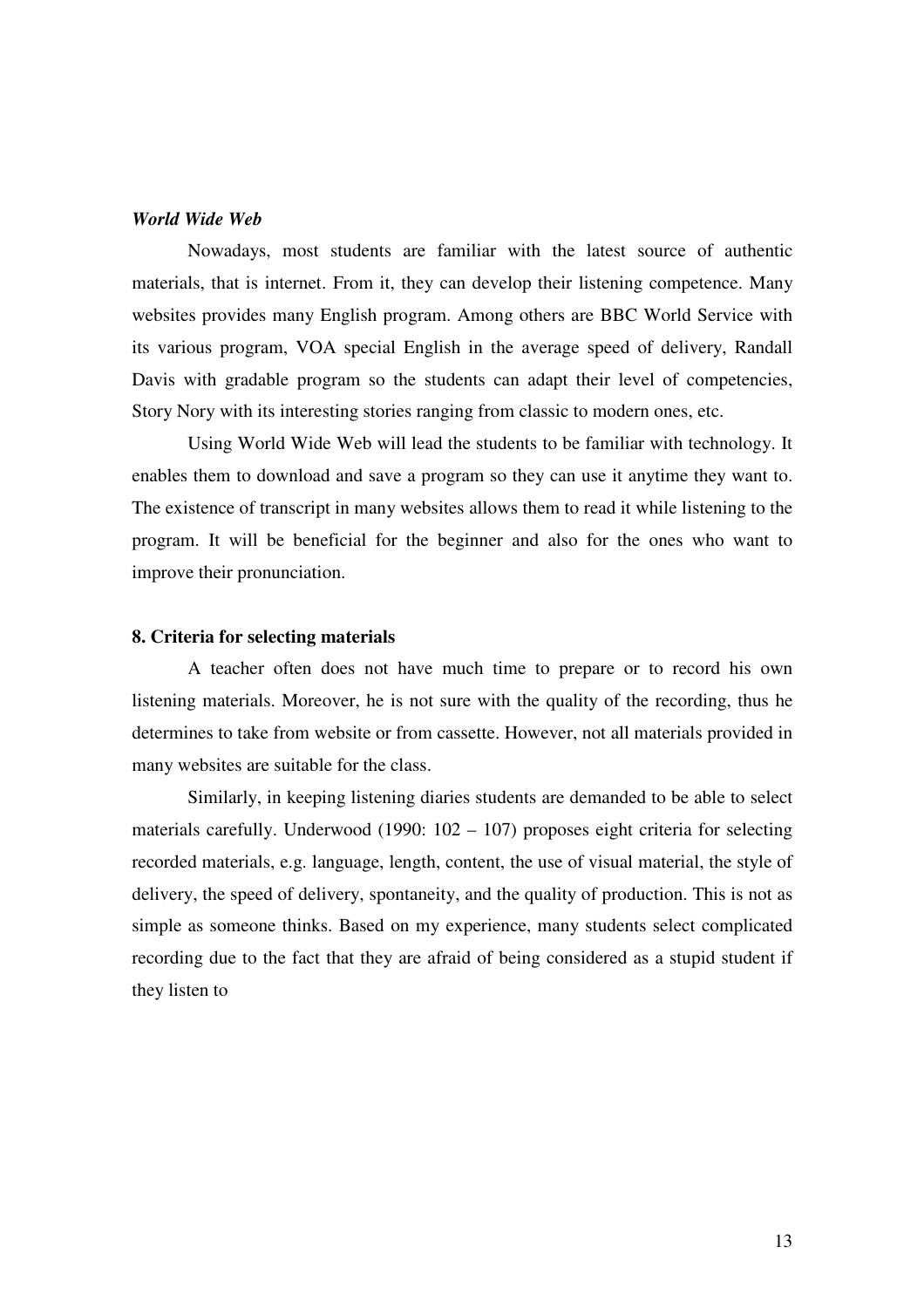### **9. Listening diaries in practice**

 In the implementation of listening diaries, the writer always starts the class by explaining the goal of this assignment to the students. This is crucial because they have to know what they are going to do and the significance of this task to their study progress, thus they will be ready to do this task. This is not simple due to the fact that most students think that the teaching of listening must be done in the language laboratory. They wonder about the possibility of doing homework in listening class, how teacher monitors and evaluates their works. In addition, this assignment means that they have to do something extra than what they have done up to now. They must work hard and they must be familiar with technology, something that not all students like to do.

 The second step is that the students are assigned to record or download any English programs. They may record from radio, television, CD or download from web sites that provide spoken English. They are required to find the programs in different types of text, e.g. interview, song, talk show, speech, debate, story, advertisement, instruction text, and news. Each week they must listen one type of different texts. The aspects that they have to report cover 1) the identity of the programs (when they download, from what web site they download, and what type of the program they listen to), 2) the content of the material, 3) description on how far they understand, how they understand the recording and how they are pleased with what they have done, and 4) the planning they will do to cope their listening difficulties. To make them not confused, the writer lists English programs broadcast by radio and television and also web site that they can refer. In fact, they get many interesting materials, not only audio but also audio visual ones.

 The problem arises when the students submit their work. Asking them to send their assignments via email made the writer busy to download although it is safe for her computer. However, the submission in the end of semester had a weakness that is some students downloaded the materials one night before the due date. Of course, this is not the final goal of this task. In this semester, the writer asks them to submit their report each week and they may submit all the recordings in the end of semester. The respond is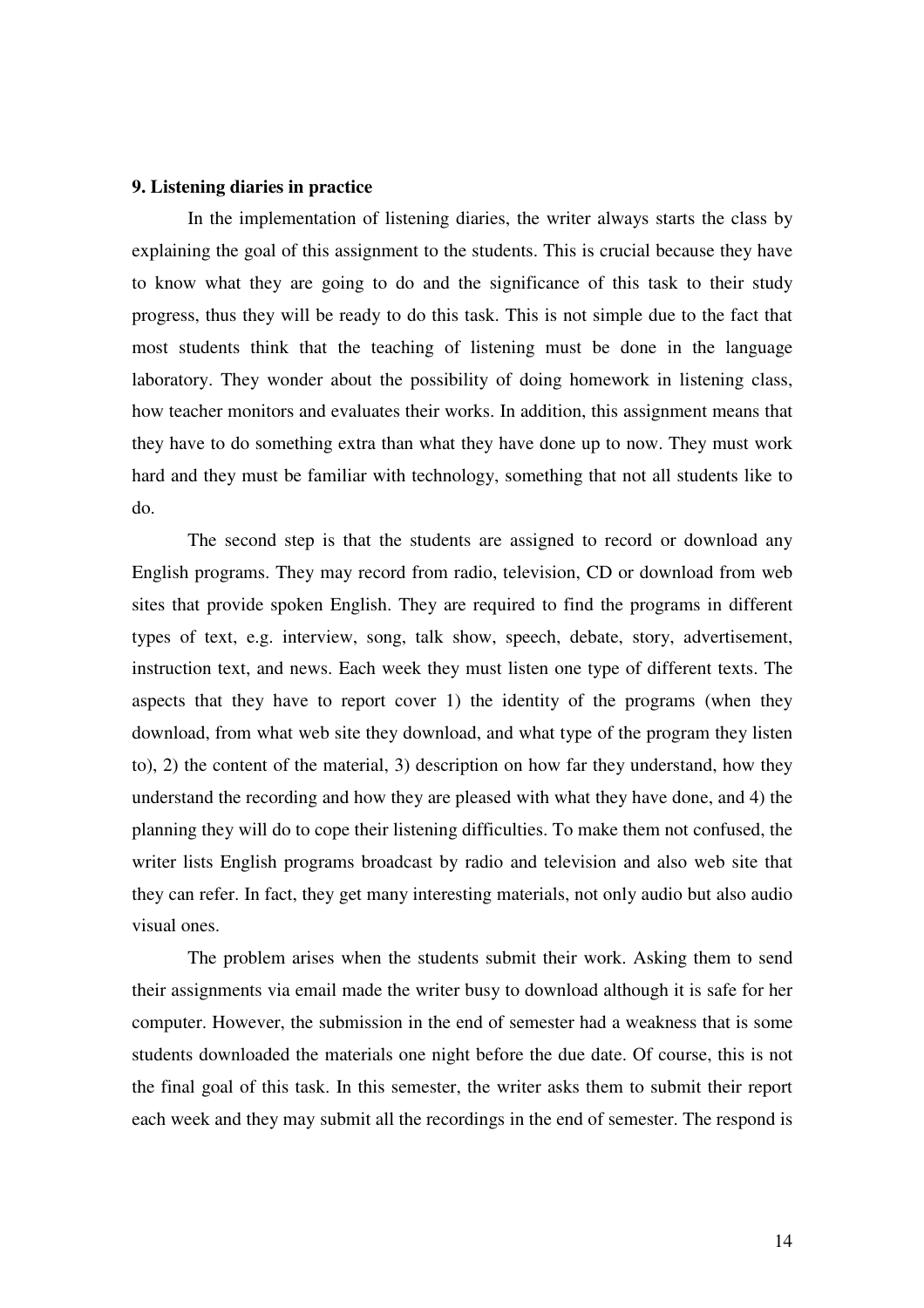better than the previous semester. The students are enthusiastic to submit the reports although the formats are still varied and sometimes they have not been able to select the materials which are suitable for their level. They think that the more complicated their recording the better their mark will be. This is not true because the significance of this assignment is on the process of what they have done.

 The next step is that giving evaluation to what they have done in their report. The first feedback is usually given in the beginning of the lecture because it is expected to give them a general overview, thus they will improve their diaries. Then, the next feedbacks are given in their diaries and sometime the writer discusses them in the class to know the strategy they have done in their stages of listening.

 From the class discussion the students admitted that there are many benefit they get from doing this task. They say that it has broadened their mind in learning to listen in English. They can explore many kinds of language use in different texts either authentic or non-authentic materials. They are not nervous doing the task and can learn with a nice relaxed atmosphere. They are happy they can communicate freely with their lecturer through the feedbacks they have got. Moreover, by doing this task they are experienced with technology. It is useful for them because teacher of listening must be familiar with technology so that they can overcome the problem in language laboratory or they will be creative in preparing the suitable materials for his students.

Besides the benefits got from the implementation of this task, the writer still have a problem how to manage the students' assignments because of the number of classes she has to teach. Giving evaluation each week is sometimes time consuming. Therefore, it must be found out the practical way to manage them.

### **C. Conclusion and Suggestion**

 Based on the reflection of this teaching experience, it can be concluded that listening diaries:

1. enable the students to listen and to explore the language use in many different types of text, thus they can reduce the boredom of the monotonousness of the class,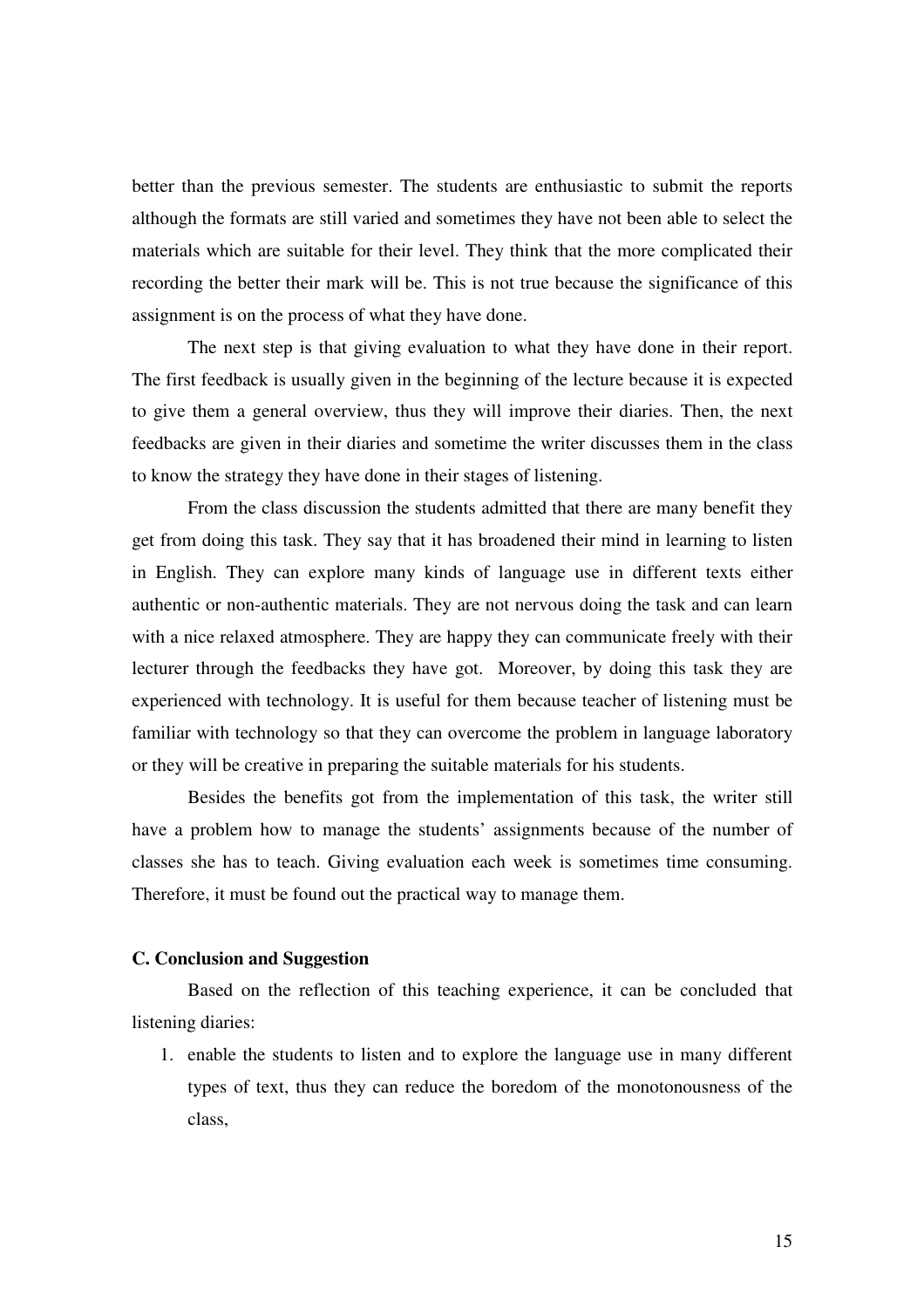- 2. give the students chance to recognize their need and problems in learning to listen in English,
- 3. motivate the students to always try to find the appropriate strategy in their listening, and
- 4. encourage the students to be active in coping their listening problems by having good communication with their lecturer, etc.

From these four or more roles that listening diaries can do to motivate the students to improve their listening ability, it is necessary to design the more systematic ways or research toward the implementation of this task because this is just an experience that the writer has done for more than three semesters and now she still uses this method.

# **Bibliography**

- Al Amri, Ibtsam. "Listening Strategies Used by Language Learners".. http://www.squ.edu.om/Portals/28/Micro%20Gallery/forum/Forum8/ibtesam\_on listening.pdf. Retrieved on 24 September 2008.
- Alexander, L.G. 1994. *Practice and Progress: An Integrated Course fro Preintermediate Students*. Yogyakarta: Kanisius.
- Cambridge Advanced Learner's Dictionary. 2008. Cambridge: Cambridge University Press.
- Goh, Christine C.M. 2002. *Teaching Listening in the Language Classroom.* Singapore: Relc Portfolio Series 4.
- Harmer, Jeremy. 1998. *How to Teach English*. England: Longman.
- Nunan, David. 2002. "Listening in Language Learning" in *Methodology in Language Teaching*. Jack C. Richards and Willy Renandya (ed). New York: Cambridge University Press.